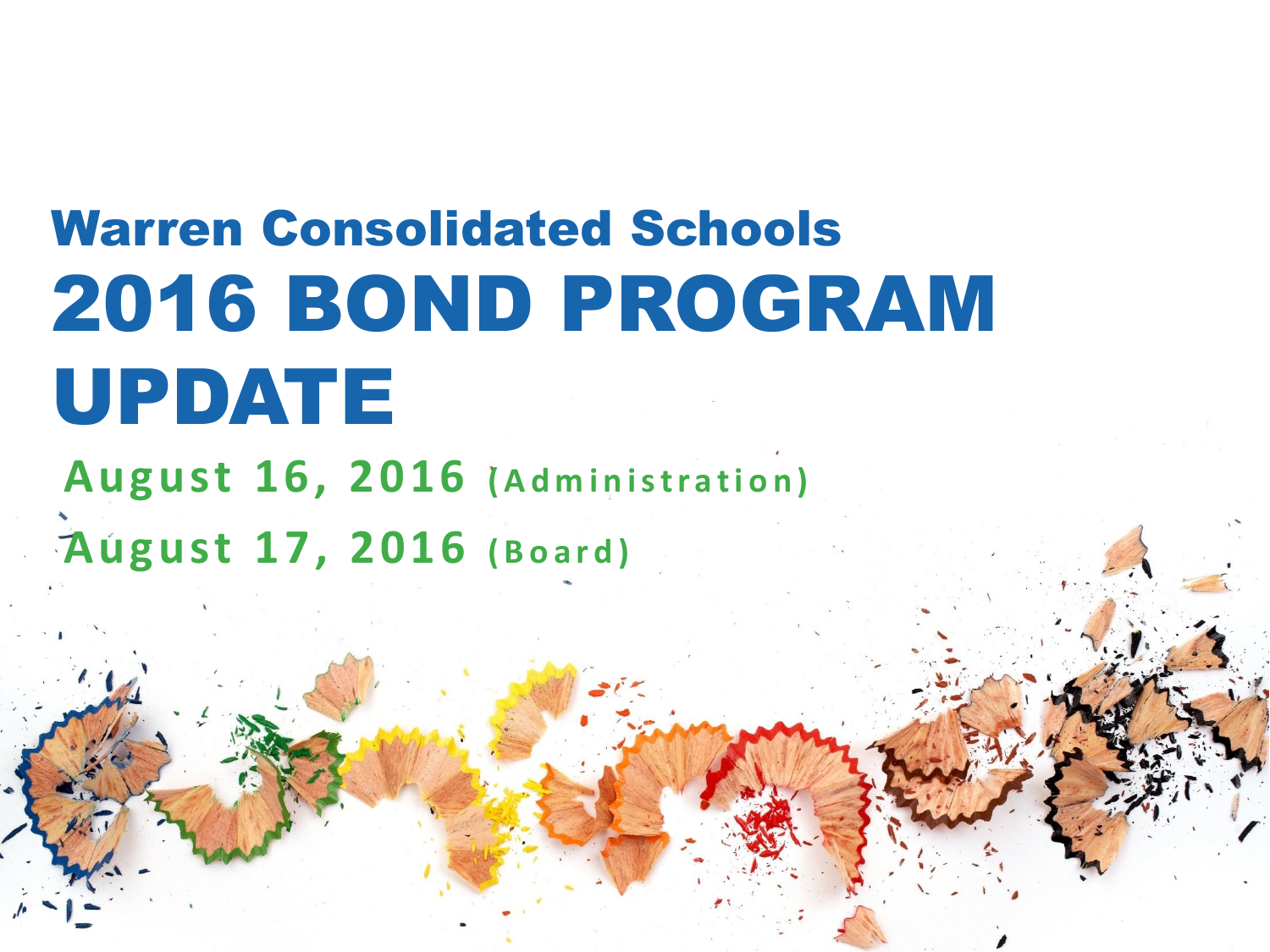## Agenda

- **Professional Services Update**
- **Facilities & Technology Committee Update**

- **Technology/Bus Replacement Update**
- **Design/Construction Schedule Update**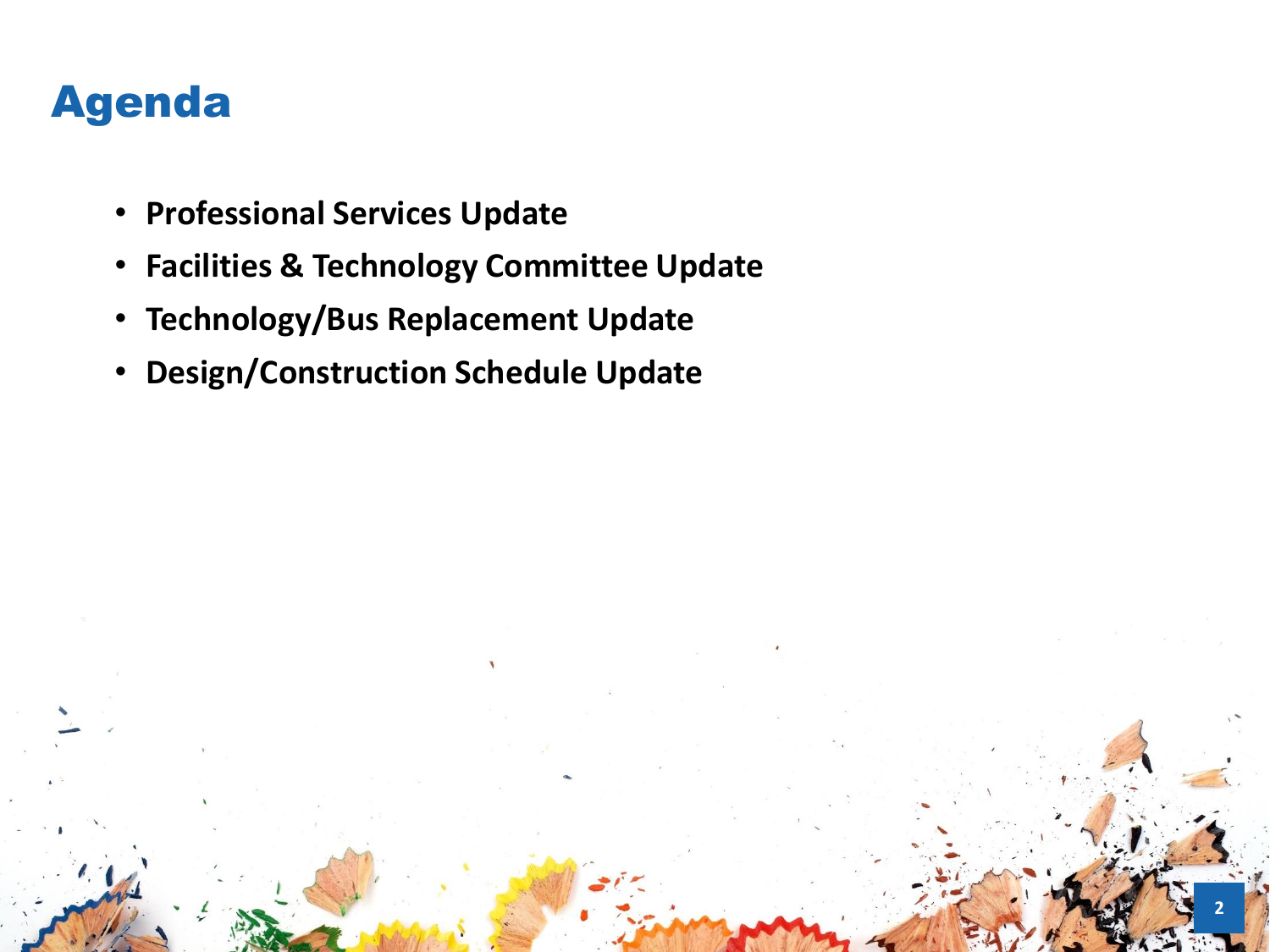## Project Delivery Approach

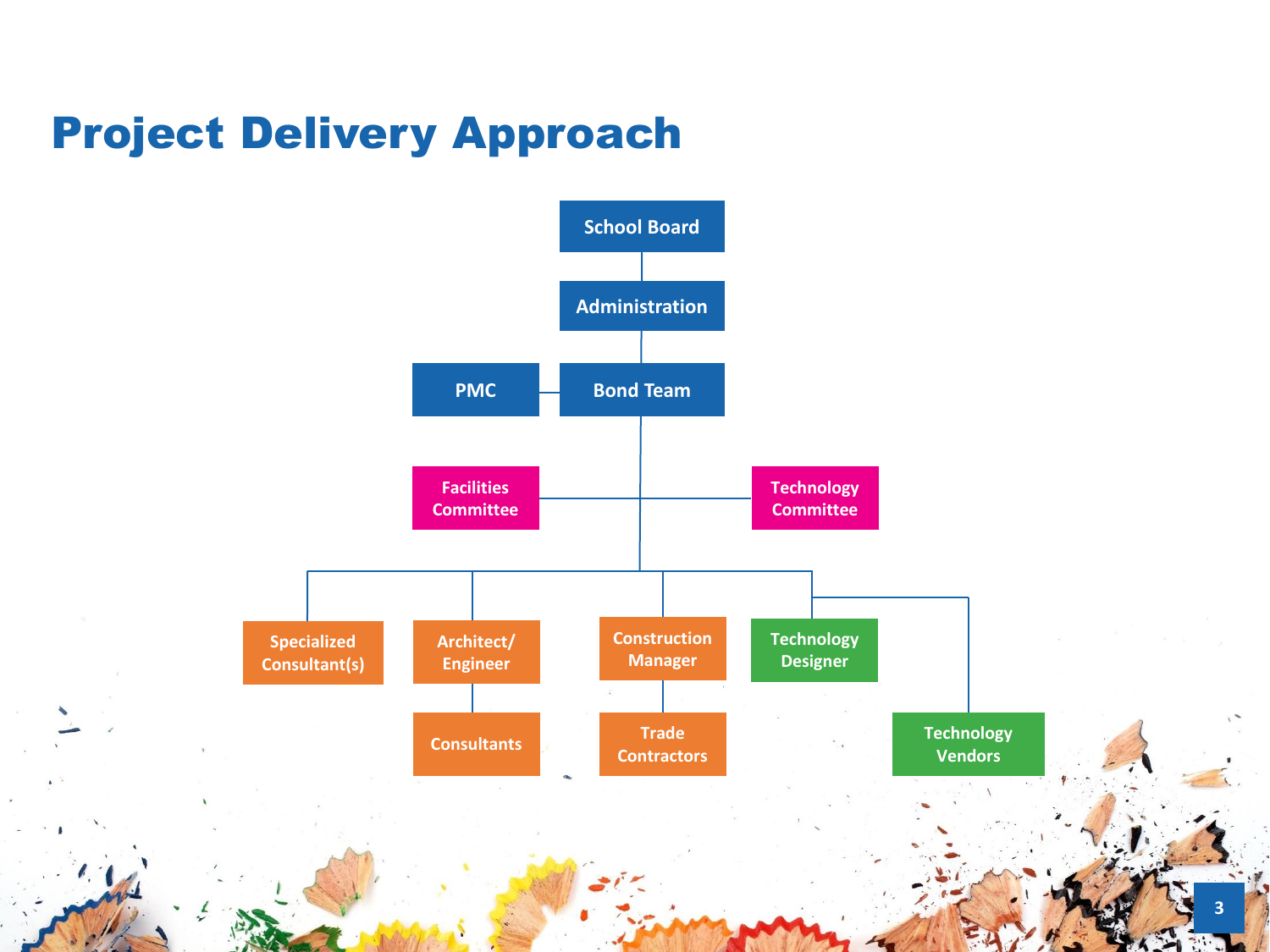### Professional Services Update

#### • **Architect & Engineer – WAKELY ASSOCIATES, INC**

- » Design building renovations and roofing replacement
- » Include Consultants for site work, playgrounds, athletics, mechanical, electrical, and plumbing improvements

#### • **Construction Manager – GEORGE W. AUCH COMPANY**

- » Pre-Construction Services (estimating, bidding, logistics)
- » Construction Coordination and Supervision of Site Work, Renovations, Mechanical, Electrical, and Plumbing improvement Projects

### • **Technology Consultant – INTEGRATED DESIGN SOLUTIONS (IDS)**

- » Design / Manage Technology Infrastructure Projects
- » Classroom A/V, Wireless Network, Phone/Voicemail, Safety/Security, Content Distribution, Servers/Storage, HS Athletics and Performing Arts improvements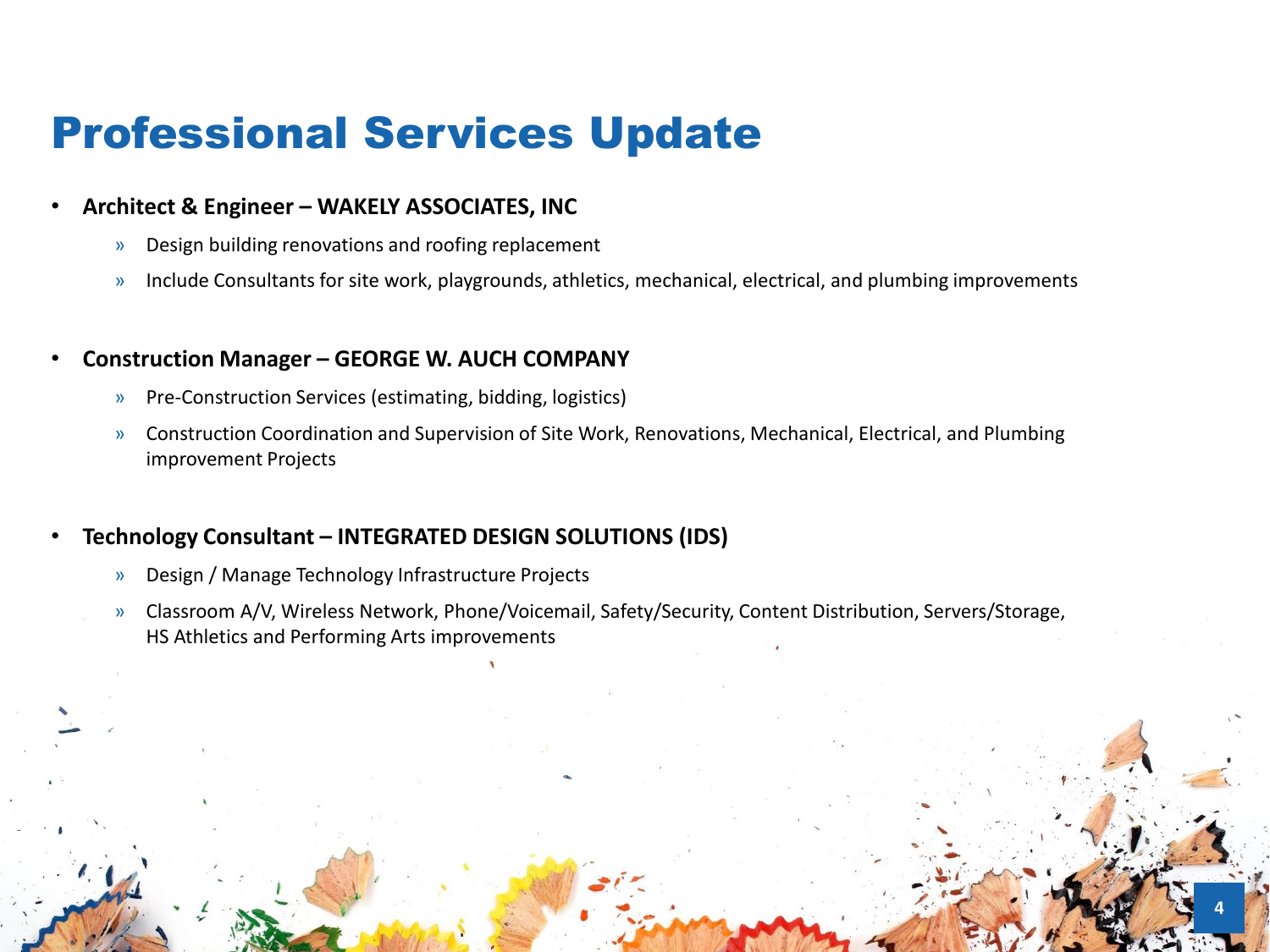## Facilities & Technology Committee Update

#### • **Committee Members**

- » Facilities Committee chairperson: Kerry Weishaupt
- » Technology Committee chairperson: Nick Pitrone
- » WAA Technology Committee members: Matt Guinn, Andre Buford, Brad Perkins
- » WAA Facilities Committee members: Brad Martin and Mike Schulte
- » WEA Representatives: TBD
- » AFSCME Representatives: Geri Gregory, Pete Wright and Chey Platts
- Kick-Off meeting to be scheduled for late August 2016 with Professional Services team members.

- Will meet once per month through Design Development Phase
- 5 year commitment to allow continuity through multiple phase of the program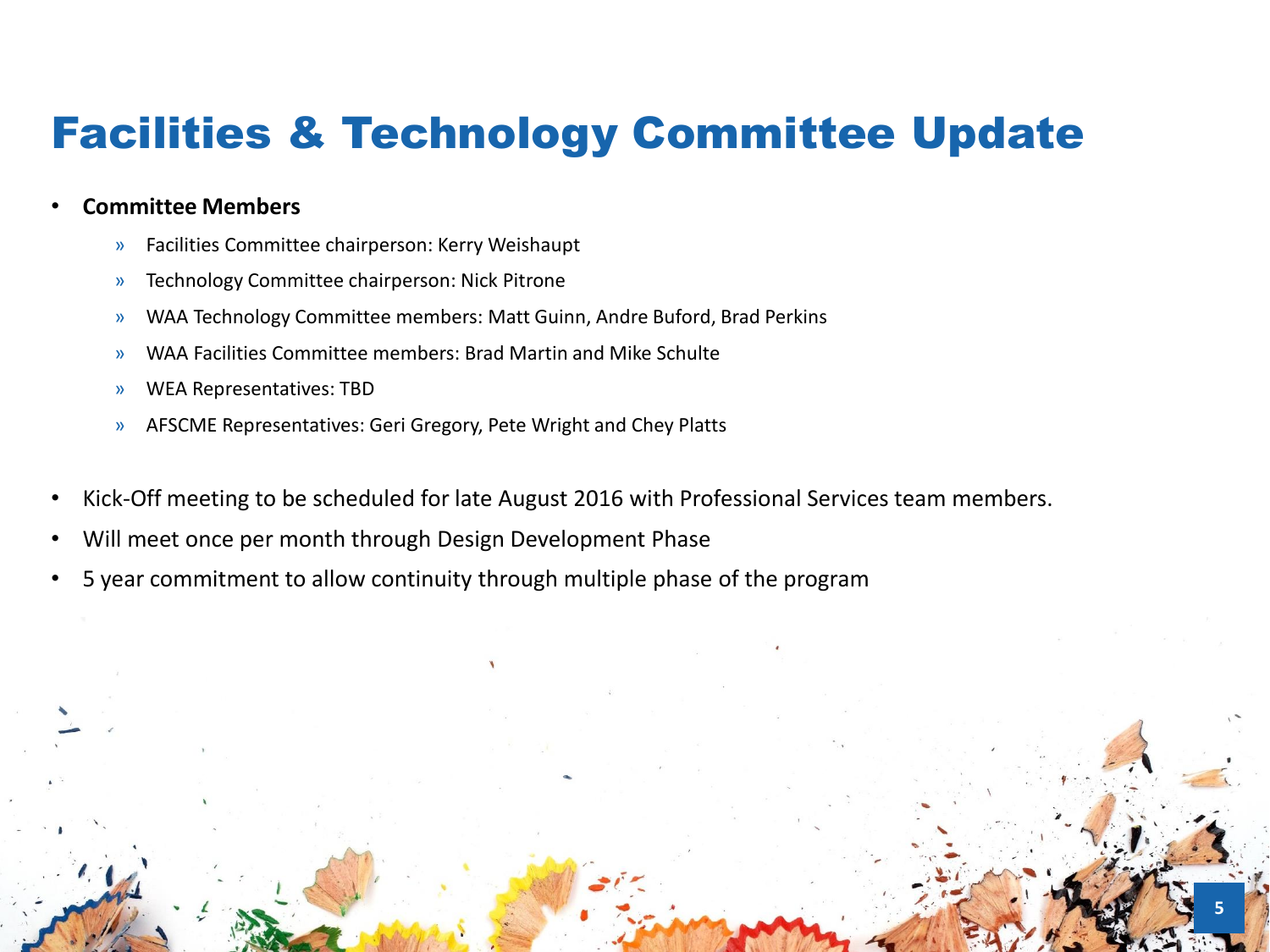# Technology Update

- **Computer Replacement – nearly 1,500 outdated computers have been removed, recycled and are being replaced.**
- **Laptop Cart Deployment – Over 1,000 laptops are being deployed this summer**
- **District Server and Storage Upgrades**
- **Summer 2017 projects:** 
	- District WiFi Upgrades
	- Network Switch replacement increase availability bandwidth
	- District Security Systems
	- District network cabling upgrade

# Bus Replacement Update

- **Replace +/- 10 buses per year from 2016-2021**
- **Utilize State of Michigan Bid Procurement System**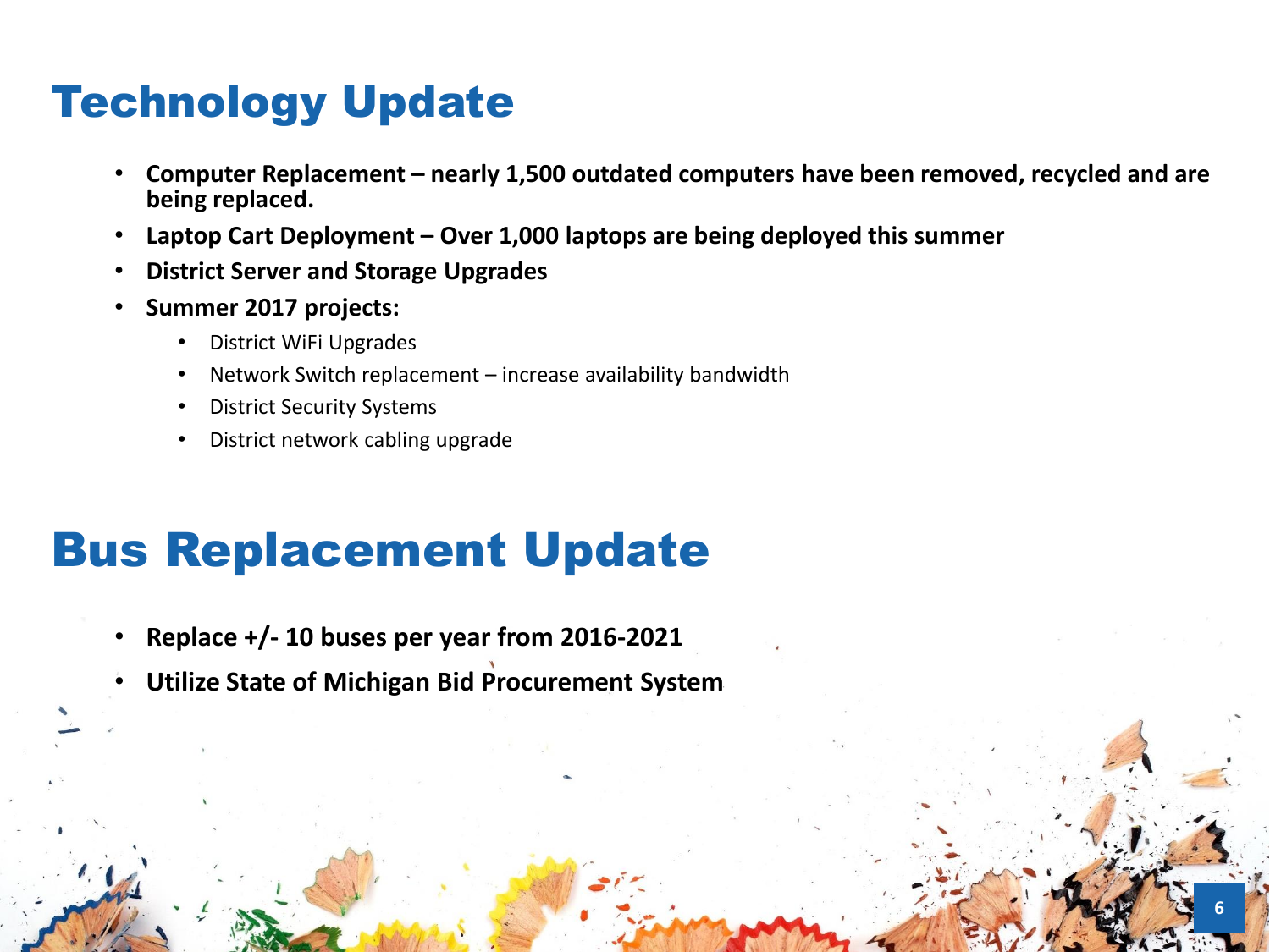# Project Schedule Update

### **Bid Package 1**

- 2016/17 School Year Projects: Upgrade site signs, exterior lighting, repave elementary parking lots, replace elementary boilers, high school renovations, technology improvements
- Complete design work by the end of the calendar year
- Start some construction in Spring of 2017
- Complete construction over Summer 2017 school break (boilers-late September)

### **Bid Package 2**

- Summer 2017 Projects: Elementary playground upgrades, athletic field improvements, high school roofing, and technology improvements.
- Complete design work in early 2017
- Construction starts in Spring 2017
- Complete majority of construction over Summer 2017 school break

### **Bid Package 3**

Summer 2018 Projects: Elementary school renovations, Middle School improvements, high school renovations and technology improvements.

**7**

Design starts in early 2017